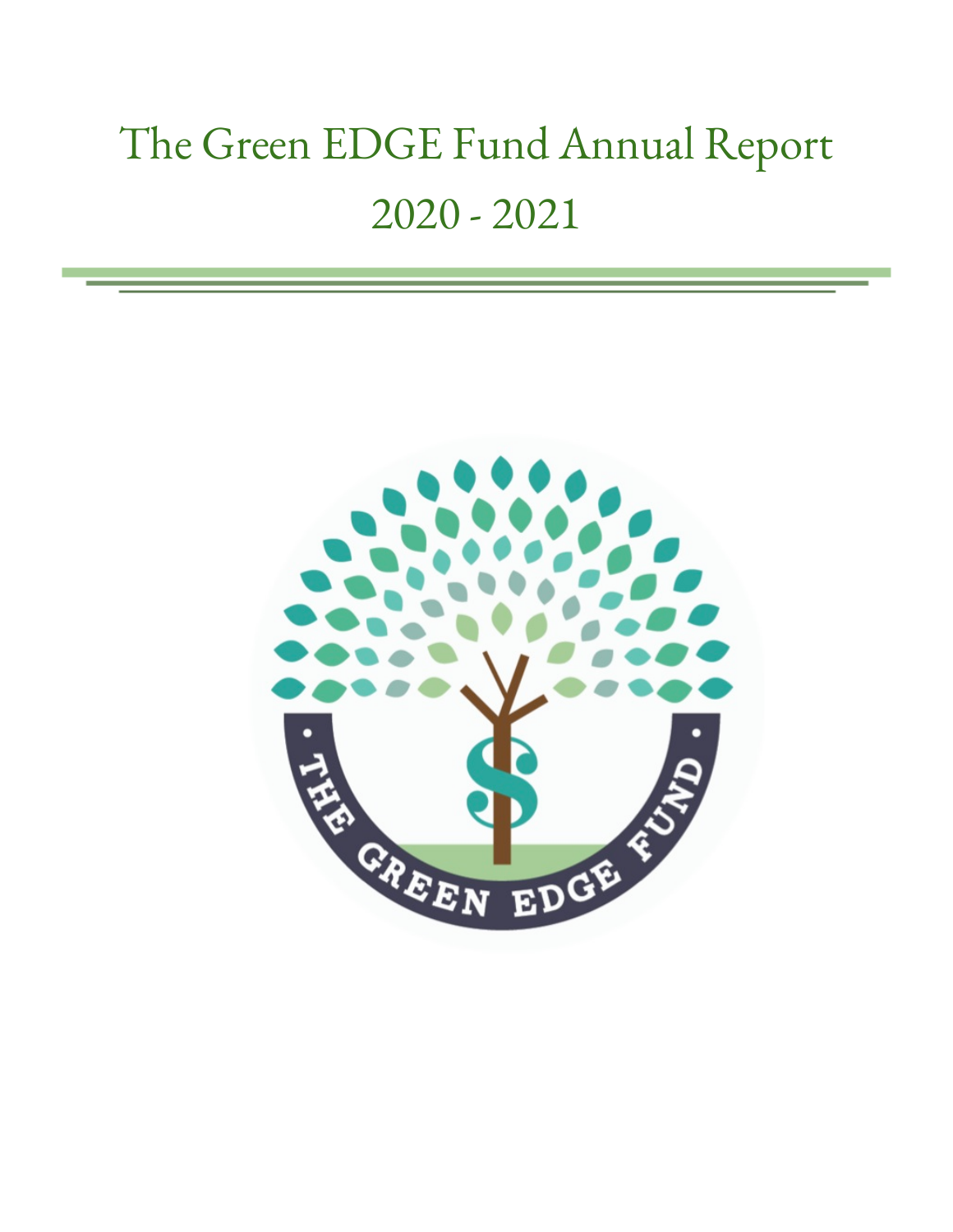# Table of Contents

| <b>Introduction to the Green EDGE Fund</b>                                           | 3  |
|--------------------------------------------------------------------------------------|----|
| <b>Mission Statement</b>                                                             | 3  |
| Our Definition of Sustainability                                                     | 3  |
| <b>Funding Structure</b>                                                             | 3  |
| <b>Sustainability Grants</b>                                                         | 4  |
| <b>Efficiency Loans</b>                                                              | 4  |
| Carbon Management Fund                                                               | 4  |
| <b>Green EDGE Fund Board Members and Advisors</b>                                    | 5  |
| <b>Fall 2020</b>                                                                     | 5  |
| Spring 2021                                                                          | 6  |
| Summer 2021                                                                          | 6  |
| <b>Meeting Times, Minutes</b>                                                        | 7  |
| A Message From the Board                                                             | 7  |
| Projects Approved in 2020 - 2021                                                     | 8  |
| <b>Approved Sustainability Grants</b>                                                | 8  |
| Fall 2020 Projects                                                                   | 8  |
| Oberlin Community Services Agriculture Associate Fall/Winter/Spring                  | 8  |
| <b>Carbon Neutrality Curriculum Development</b>                                      | 9  |
| Maple Syrup Ecological Learning Center                                               | 9  |
| Oberlin Community Services Energy Efficiency and Solar Panel Installation            | 10 |
| Johnson Path Improvements and Plum Creek Greenway                                    | 10 |
| Spring 2021 Projects                                                                 | 11 |
| POWER Rental Properties Incentives Pilot                                             | 11 |
| OECC School Greenhouse Installation                                                  | 11 |
| Vel Scott Healthy YOU                                                                | 12 |
| Environmental Dashboard Digital Signage for Installed Throughout the City of Oberlin | 13 |
| Solar for Pre-K                                                                      | 13 |
| Grafton Garden                                                                       | 13 |
| Oberlin Community Mural Project                                                      | 14 |
| Outdoor Lighting at Kendal: The First "Dark Sky" Installation                        | 14 |
| Summer 2021 Projects                                                                 | 15 |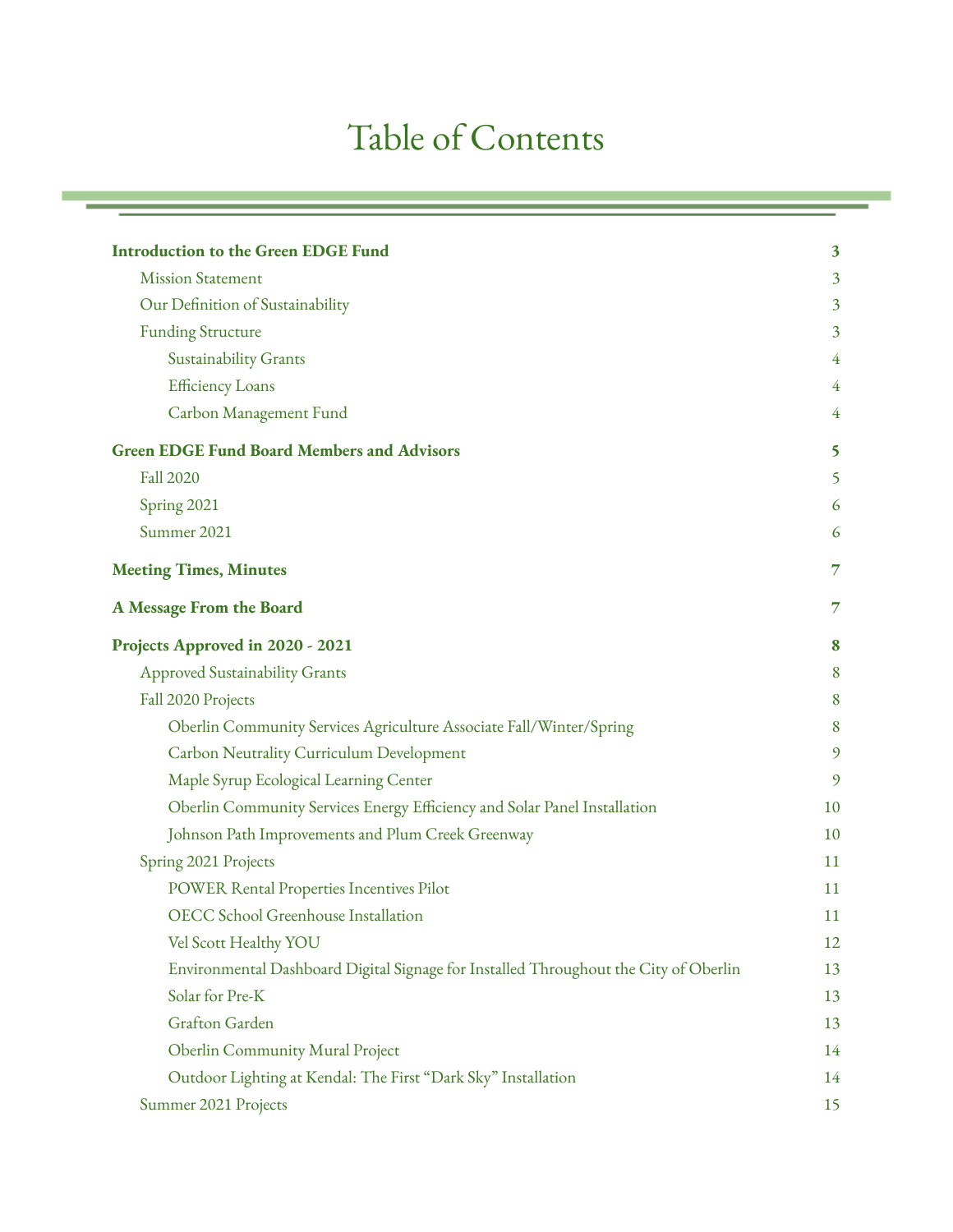| Local Food Systems Infrastructure Development - Warehouse Efficiency | 15. |
|----------------------------------------------------------------------|-----|
| Phase II: Sugarbush Ecosystem Landlab                                | 15. |
| <b>Efficiency Loans Approved</b>                                     | 16  |
| Carbon Management Funds Approved                                     | 16  |

# Introduction to the Green EDGE Fund

# <span id="page-2-0"></span>**Mission Statement**

The mission of the Green EDGE Fund is to support sustainability within the Oberlin College and City Community through the development, financial investment, and implementation of projects that protect social equity, lessen our impact on the natural world, and build community resilience.

# <span id="page-2-1"></span>Our Definition of Sustainability

We define sustainability as the ability of social and ecological systems to maintain equilibrium, balance, and resilience. This practice incorporates a framework of community-determined, long-lasting, self-sustaining, and educational mechanisms that seek to achieve equitable access, thoughtful use, and conservation of resources.

# <span id="page-2-2"></span>Funding Structure

The Green EDGE Fund is a student board that manages a set of accounts designated for loan and grant allocations. Efficiency loans are funded through Oberlin College and Sustainability Grants and the Carbon Management Fund Grants are funded through student semesterly opt-in/opt-out green fees.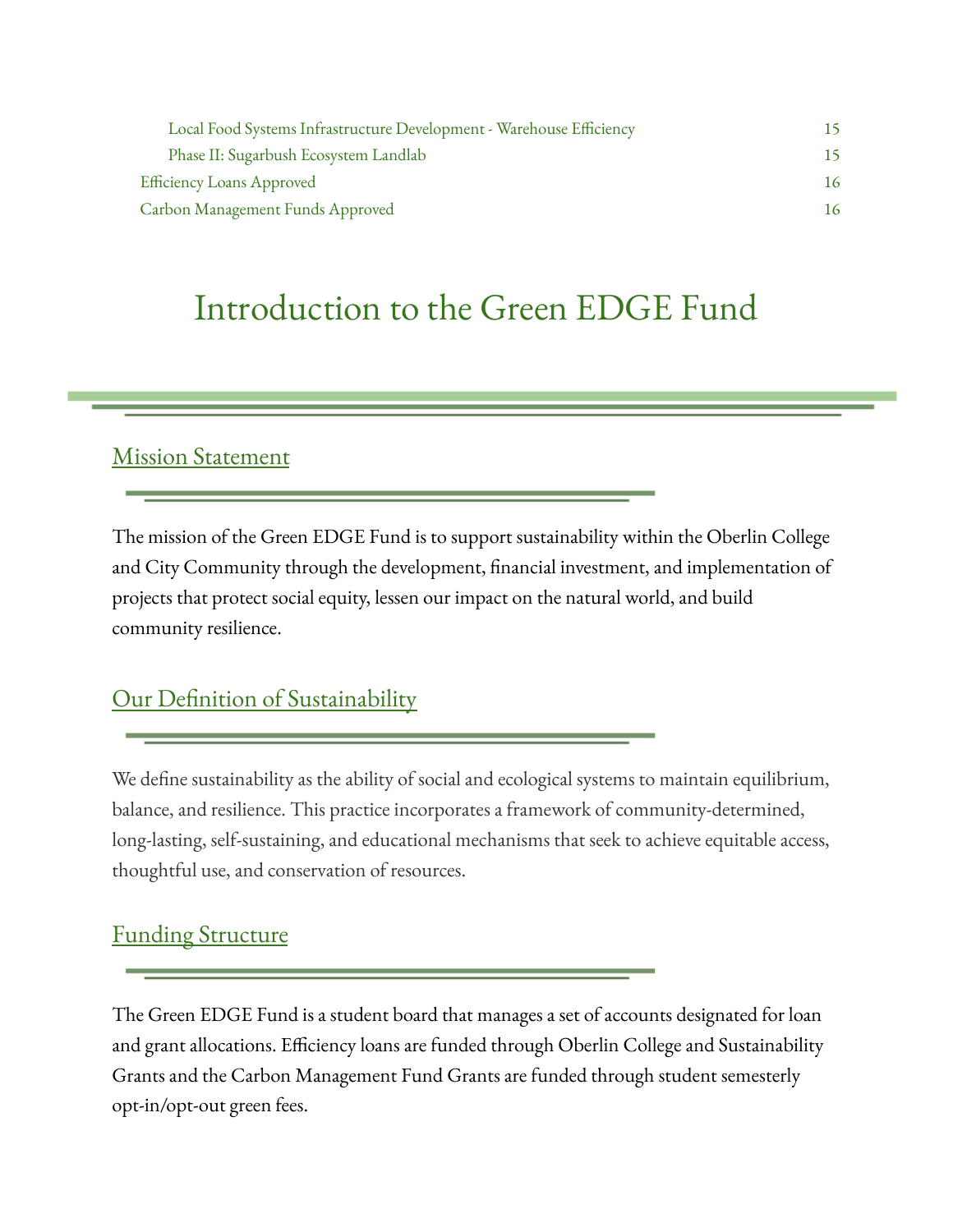#### <span id="page-3-0"></span>Sustainability Grants

Allocated to projects that promote sustainability within the Oberlin Community, and do not have clear and calculable financial savings for Oberlin College. These projects do not necessarily result in direct resource use reductions but do promote sustainability as defined by the sitting board.

#### <span id="page-3-1"></span>Efficiency Loans

Allocated to projects that reduce resource consumption and have clear and calculable financial savings for Oberlin College. This account operates on a revolving loan fund model; all financial savings directly resulting from these projects are paid by Oberlin College into the Efficiency Loan Account on an annual basis until 150 percent of the initial investment is repaid so that further loans can be made. Efficiency loans must be in effect for a full year before payback is initiated. Savings may be calculated based on conservative estimates or measurable changes in resource consumption data.

#### <span id="page-3-2"></span>Carbon Management Fund

Carbon Management Fund (CMF) awards are allocated to projects that provide verifiable reduction and/or sequestration of carbon situated in or around Oberlin within a 6-county region including Lorain, Erie, Huron, Ashland, Wayne, and Medina.

CMF projects are developed by the applicant, capable of calculating the amount of carbon equivalents expected to be managed, and then reviewed by the Green EDGE Fund Board. CMF projects should follow the appropriate protocol set by the Green EDGE Fund. CMF grant proposals that abide by a separate institutional protocol must be approved by the Student Board and Advisor(s). Portions of the proposal that do not actively manage CO2e, but are still constitutive to the operations of the project will be voted separately by the Board as a Sustainability grant.

Carbon sequestration proposals must provide a verifiable increase in CO2e sequestration per the Green EDGE Fund's Carbon Sequestration Protocol. Project proposals are eligible for all sequestration methods such as reforestation, afforestation, carbon capture, etc. A researching body must support sequestration projects, such as an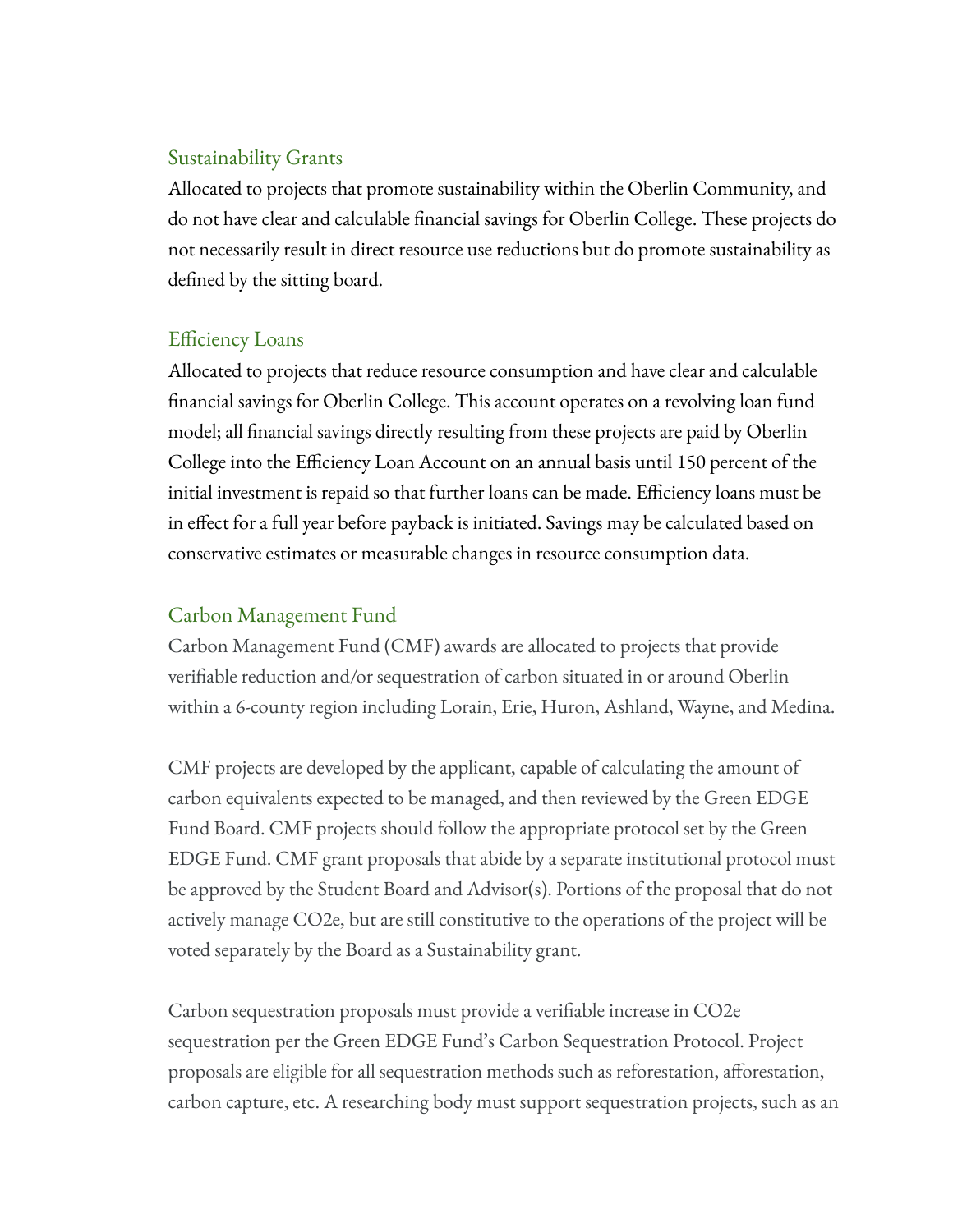ENVS101 group or student capstone project. All approved projects require regular monitoring where the Board determines the standards. Methods on calculating sequestration will be outlined by the Board, using existing data on sequestration, and standardized for all proposed sequestration projects.

Carbon reduction proposals must provide verifiable reduction or disuse of CO2e emissions per the Green EDGE Fund's Carbon Reduction Protocol. The Board will review the CO2e calculations submitted by the applicant(s). All approved projects require regular monitoring where the Board determines the standards. Methods on calculating CO2e reductions will be outlined by the Board, using existing data and research on calculating CO2e reduction, and standardized for all proposed reduction projects.

# <span id="page-4-1"></span><span id="page-4-0"></span>Green EDGE Fund Board Members and Advisors

#### Fall 2020

Chair: Hannah Scholl '21 Vice-Chair: Audrey Kamal '22 Treasurer: Noemi Duker '23 Account Manager: Alayna Bierly '21/22 Secretary: Wenling Li '21 Public Outreach: Justin Lee '22 OES Liaison: Stephan Ciulla '21 Project Generator: Nina Liloia '22 Community Liaison: Emily Rosenberg '21/22 Carbon Management Fund Liaison: Phoebe von Conta '22

Board Administrators: Ben Hobbs Administrative Advisors: Heidi Pycraft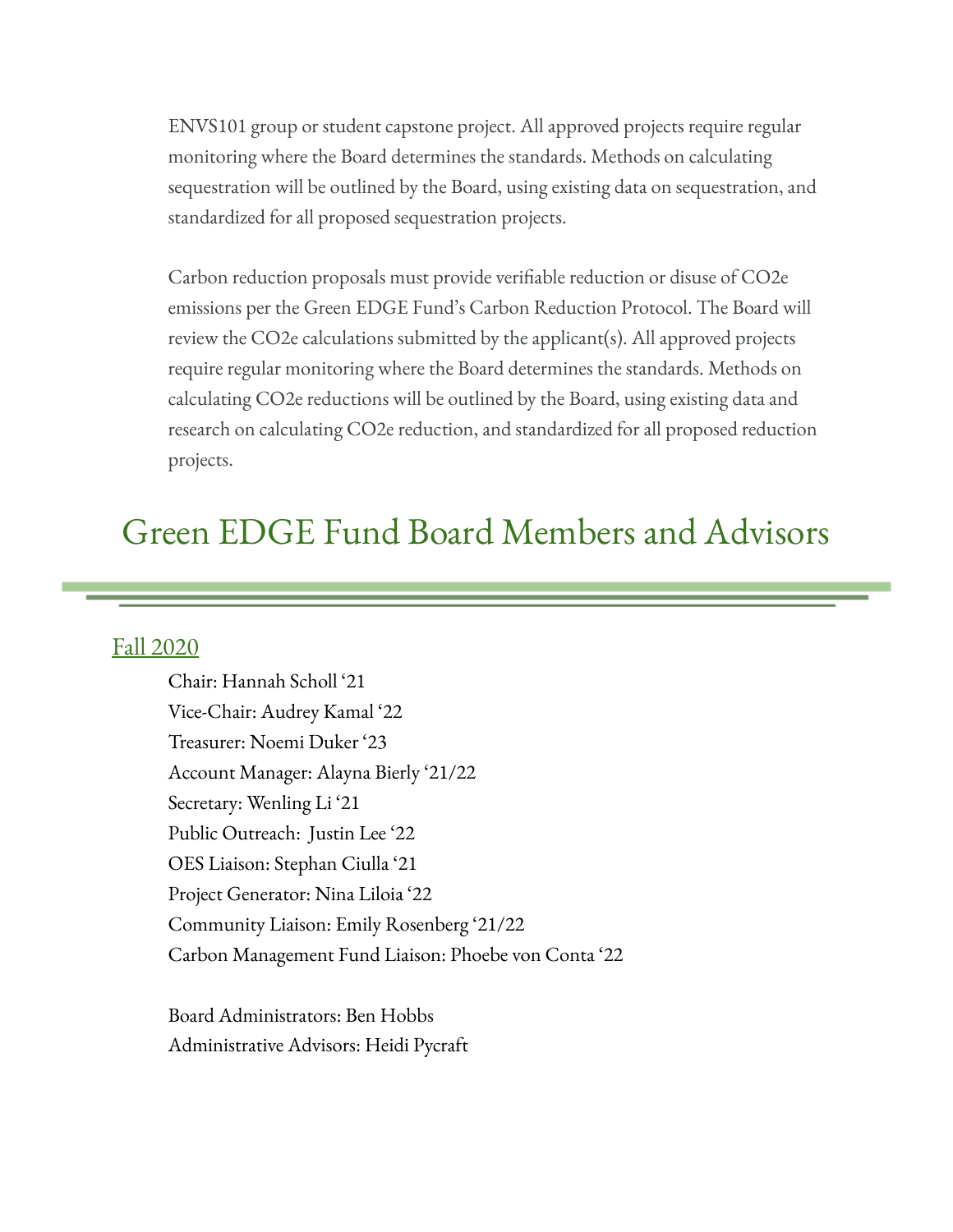#### <span id="page-5-0"></span>Spring 2021

Chair: Hannah Scholl '21 Vice-Chair: Audrey Kamal '22 Treasurer: Noemi Duker '23 Account Manager: Alayna Bierly '21/22 Secretary: Wenling Li '21 Public Outreach: Justin Lee '22 OES Liaison: Stephan Ciulla '21 Community Liaison: Emily Rosenberg '22 Carbon Management Fund Liaison: Phoebe von Conta '22

Board Administrators: Ben Hobbs Administrative Advisors: Heidi Pycraft

#### <span id="page-5-1"></span>Summer 2021

Chair: Emily Rosenberg '22 Vice-Chair: Audrey Kamal '22 Treasurer: Phoebe von Conta '22 Account Manager: Alayna Bierly '22 Secretary: Wenling Li '21 Public Outreach Team: Anokha Venugopal '23, Justin Lee '22, Sionnain Rudek '23 OES Liaison: Stephan Ciulla '21 Project Generator: Noemi Duker '23 Student Senator: Zoe Luh '22

Board Administrators: Ben Hobbs Administrative Advisors: Jasmin Grindon

Summer 2021 Interns: Sophia Cartsonis '24 and Saph Klearman '24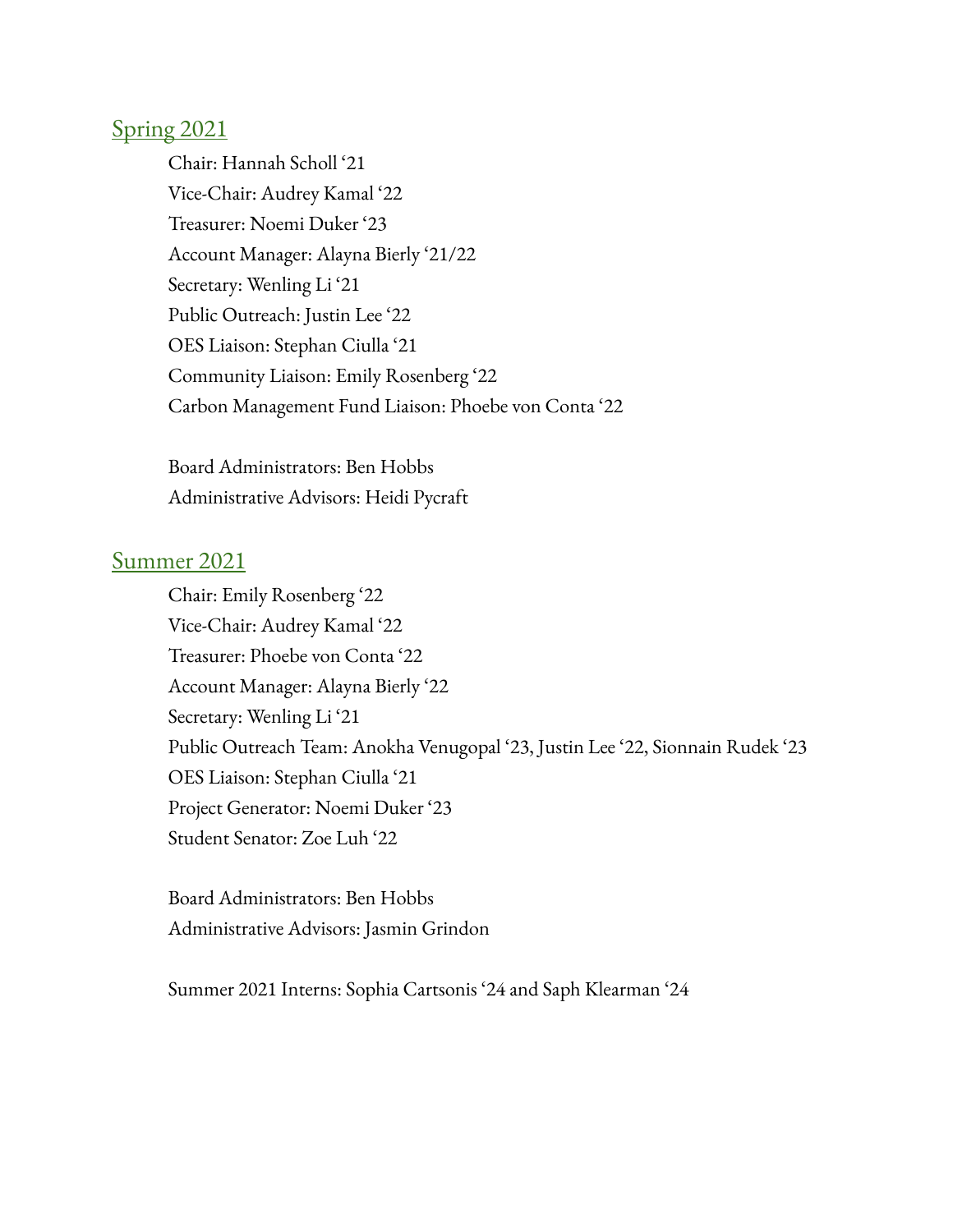# Meeting Times, Minutes

<span id="page-6-0"></span>During the Fall 2020 semester, the Green EDGE Fund student board and faculty administrators met via zoom weekly on Tuesdays from 11:15 am - 12:00 pm EST. The student board would meet on Saturdays from 5:00 pm - 6:15 pm EST via zoom. During the Spring of 2021, the student board and faculty administrators would meet on Mondays from 12:15 pm - 1:15 pm EST via zoom. The student board would meet on Saturdays via zoom from 4:00 pm - 5:15 pm EST. By the Summer of 2021, the student and faculty members of the board were vaccinated against Covid-19 and were allowed to meet in person. The student board and faculty administrators met weekly on Fridays from 12:15 pm - 1:15 pm EST in room 201(?) of the Adam Joseph Lewis Center (AJLC) in Oberlin, OH. The student board met on Tuesdays from 5:00 pm - 6:15 pm EST in the Hotel Oberlin.

Fall 2020 to Spring 2021 Minutes (link) Spring 2021 to Summer 2021 Minutes (link) Summer 2021 Minutes (link)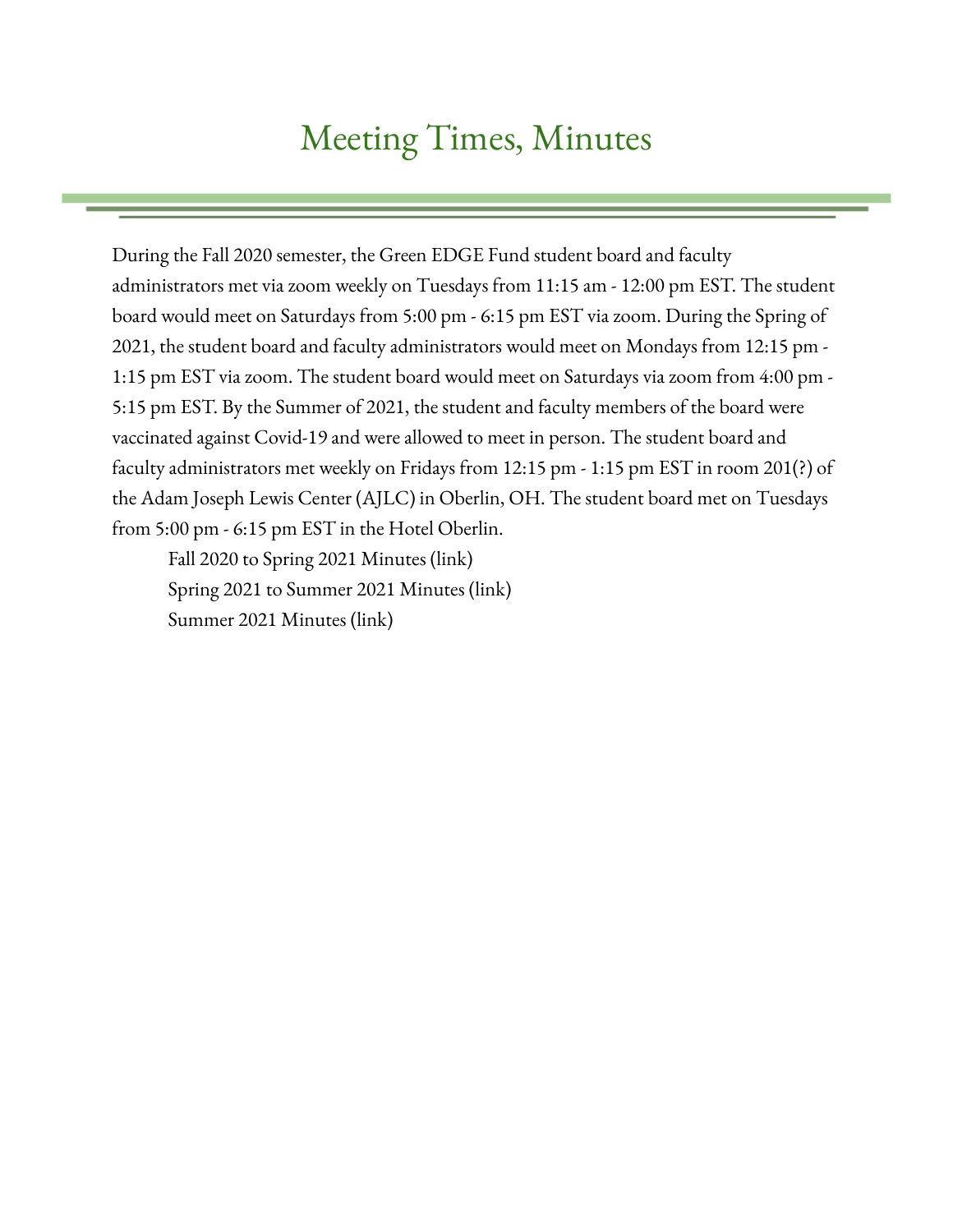# <span id="page-7-0"></span>Projects Approved in 2020 - 2021

Projects that have been officially approved by the Green EDGE Fund this academic year and either have been implemented or are in the process of being implemented. Project managers on the GEF serve as the primary contact for the duration of the project development and implementation.

#### <span id="page-7-1"></span>Approved Sustainability Grants

<span id="page-7-3"></span><span id="page-7-2"></span>Fall 2020 Projects Oberlin Community Services Agriculture Associate Fall/Winter/Spring

Approved: October 14, 2020

Summary: This project was approved in the Fall of 2020, funds were awarded to Oberlin Community Services for the creation of a full-time associate for the pilot spring/summer/fall gleaning program. This project will actively address food insecurity in Lorain County and surrounding areas and will provide OCS with the opportunity to connect with local farms.

Background Premise: The funding of this project was contingent upon the continuation of the Gleaning program after the two years of funding from the Green EDGE Fund through funding from Oberlin College New President's Grant or Oberlin City Sustainable Reserve Fund.

Cost-Benefit Analysis: This project cost a total of \$12,269.00 with no clear calculable financial paybacks. However, we see this project directly providing nutritional food to Oberlin and Lorain county residents that would otherwise possibly go to waste. Link Project [Proposal](https://docs.google.com/document/d/1qlx9kRCCBs__nVyUWU1oLAXAgtZXDNKKJGIUdRfphFs/edit?usp=sharing)

Link [Approval](https://drive.google.com/file/d/1PAM2qPndu2bkOzECu4RcwboFMoH-FDN6/view?usp=sharing) Doc

<span id="page-7-4"></span>Carbon Neutrality Curriculum Development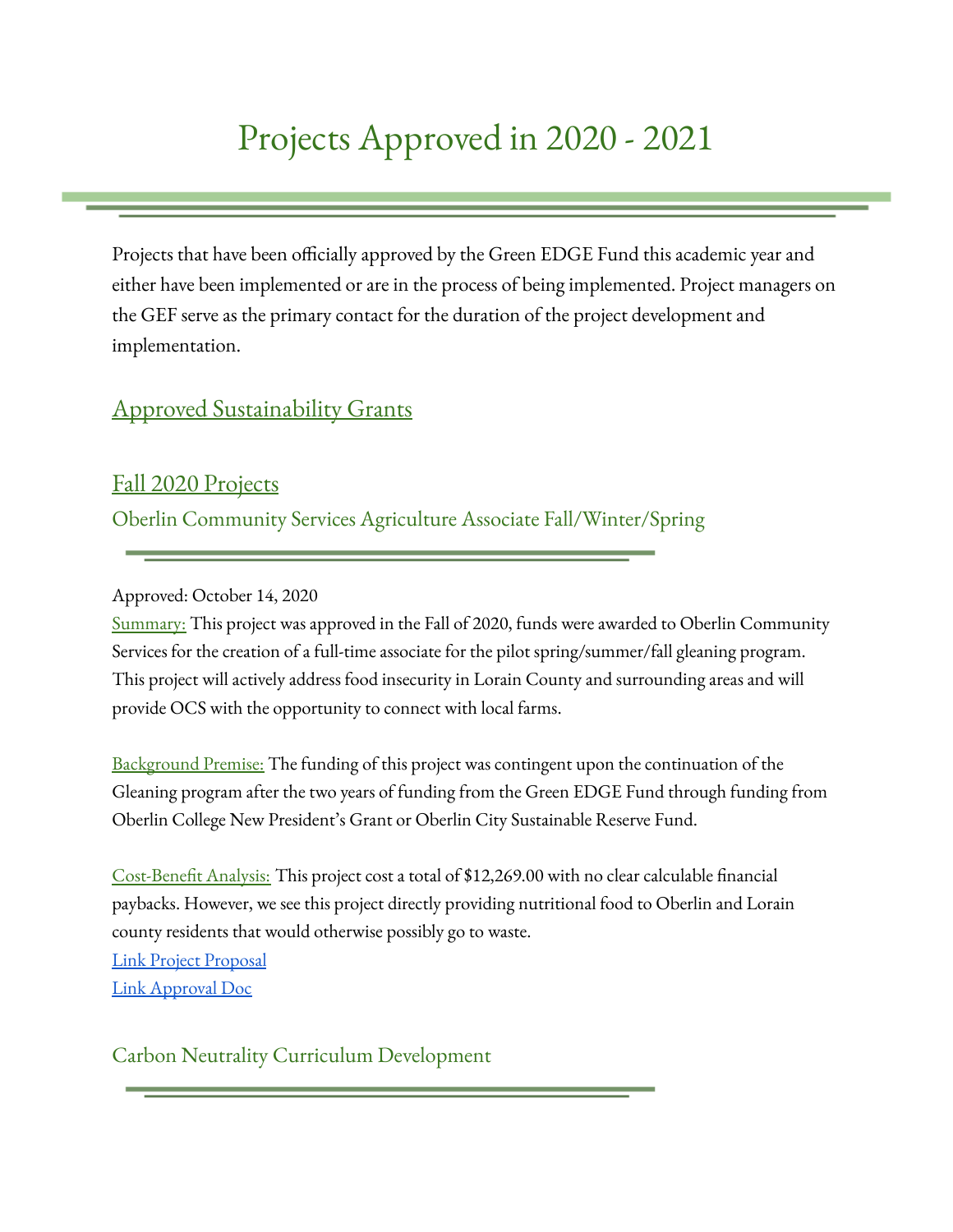#### Approved: November 30, 2020

Summary: This project was approved in the Fall of 2020, funds were awarded to Oberlin College's Office of Environmental Sustainability (OES) with the purpose to aid in the development of a course for students. This course would use Oberlin College's commitment to Carbon Neutrality as a case study for the understanding of carbon neutrality.

Background Premise: The funding of this project will be used as a stipend to compensate professor(s) for developing the course. Funding is contingent upon the GEF's review of the OES course by February 2021 before it is presented to faculty for course development. Carbon neutrality aligns with our definition of sustainability, and we see this course as an asset for students to have the opportunity to understand carbon neutrality and to apply what they have learned into their lives.

Cost-Benefit Analysis: This project cost a total of \$2,000.00 with no clear and calculable paybacks. However, this project creates accessible learning opportunities for students to understand carbon neutrality and Oberlin's carbon neutrality process.

Link to [Approval](https://drive.google.com/file/d/1NW_3zHGyc8esDsaa-bt7Mhnpbix9bwv0/view?usp=sharing) Doc Link to Project [Proposal](https://docs.google.com/document/d/14ue5fKFIX1ROWEk4Okro33bVjqNfrPDtVgnI1H4L7fA/edit)

### <span id="page-8-0"></span>Maple Syrup Ecological Learning Center

#### Approved: December 1, 2020

Summary: This project was approved in the Fall of 2020, funds were awarded to Shagbark Haven with the purpose of constructing a learning center for maple sugaring and educating students and community members about the history of maple sugaring. This learning center would engage students in understanding the indigenous roots of sugaring and small-scale sustainable wood harvesting.

Background Premise: The funds for this project will go directly to the assessment and construction of the learning center and the sugaring process at Shagbark Haven. The funding of this project was contingent upon the participation and completion of the GEF's Project Check-In program.

Cost-Benefit Analysis: This project cost a total of \$13,483.00 with no clear and calculable paybacks. However, this student-led project utilizes the sugaring process to teach the indigenous roots of sugaring and actively strives to create accessible spaces for students and community members to learn and have a relationship with the land. Shagbark Haven will foster this sense of place through the sugaring process, in relation to Oberlin's maple trees.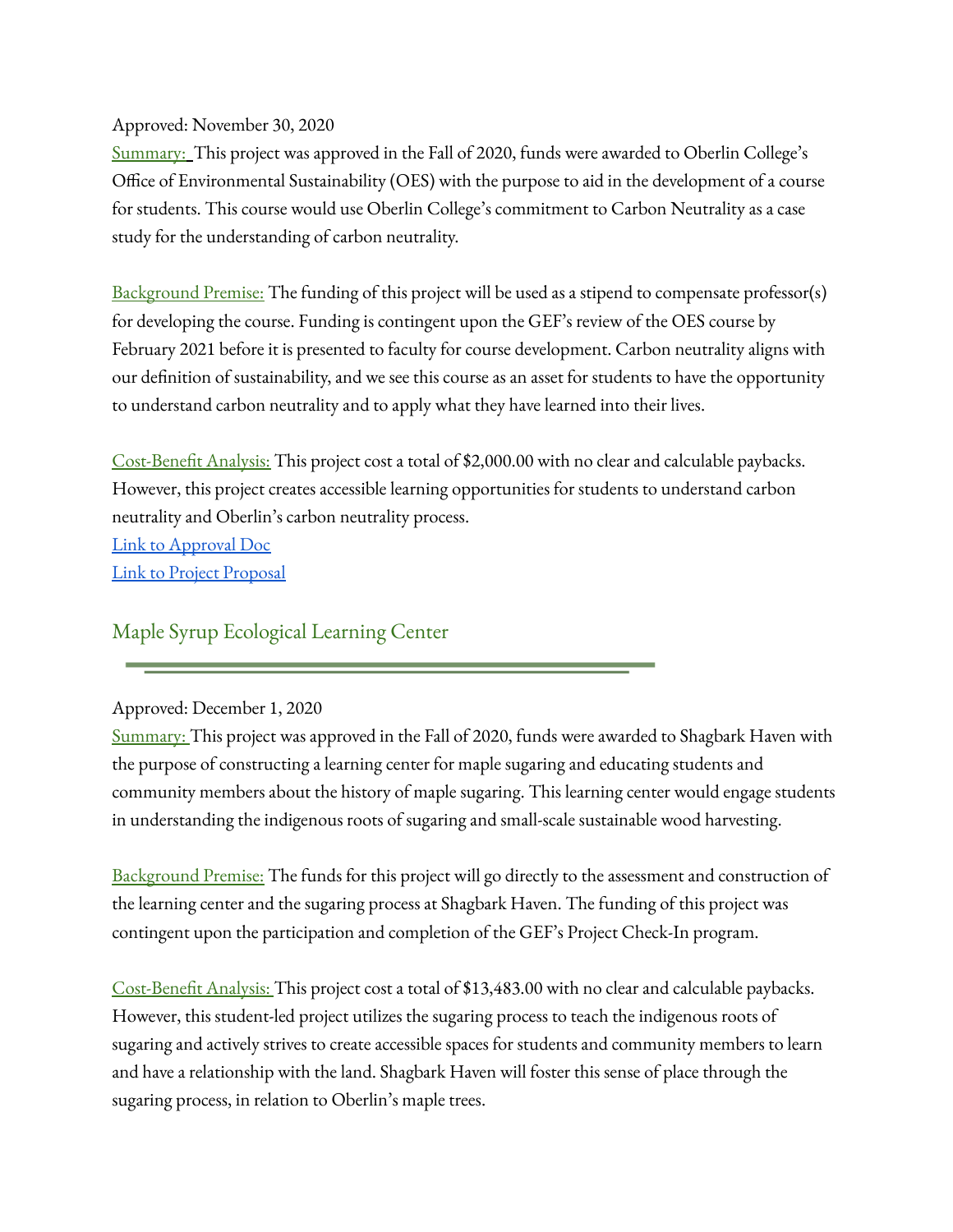### <span id="page-9-0"></span>Oberlin Community Services Energy Efficiency and Solar Panel Installation

#### Approved: December 1, 2020

Summary: This project was approved in the Fall of 2020, funds were awarded to Oberlin Community Services for energy efficiency upgrades and solar panel installation. This project will reduce both OCS's carbon footprint and operating budget.

Background Premise: We funded this project as it aligned with our mission of reducing OCS' carbon footprint. No contingencies.

Cost-Benefit Analysis: This project cost a total of \$10,000.00 with no clear and calculable paybacks. However, we see this project as paramount to OCS' mission as a sustainable community organization striving to provide resources and programming.

Link to Project [Proposal](https://docs.google.com/document/d/1NzTUF1HZQaTHGwjwTNtA376eIp5Ebzno/edit?usp=sharing&ouid=117618183423125577864&rtpof=true&sd=true)

Link to [Approval](https://drive.google.com/file/d/1cZHVuOUTg0WNUBmaZKjyzILn-wboIQyU/view?usp=sharing) Doc

### <span id="page-9-1"></span>Johnson Path Improvements and Plum Creek Greenway

#### Approved: December 8, 2020

Summary: This project was approved in the Fall of 2020, funds were awarded to the City of Oberlin for the improvements of Plum Creek Greenway. Improvements will consist of lighting, signage, and a reconstruction of the trail.

Background Premise: The funding of this project will occur on a reimbursement basis contingent upon the approval of the lighting fixtures by tenants of properties neighboring the path. If lighting is not approved, the Green EDGE Fund will only fund the signage component. The funding of this project was contingent upon the participation and completion of the GEF's Project Check-In program.

Cost-Benefit Analysis: This project came to a total of \$16,132.40 including \$3,000.00 for the signage component. This project has no clear and calculable paybacks, however, we see this project as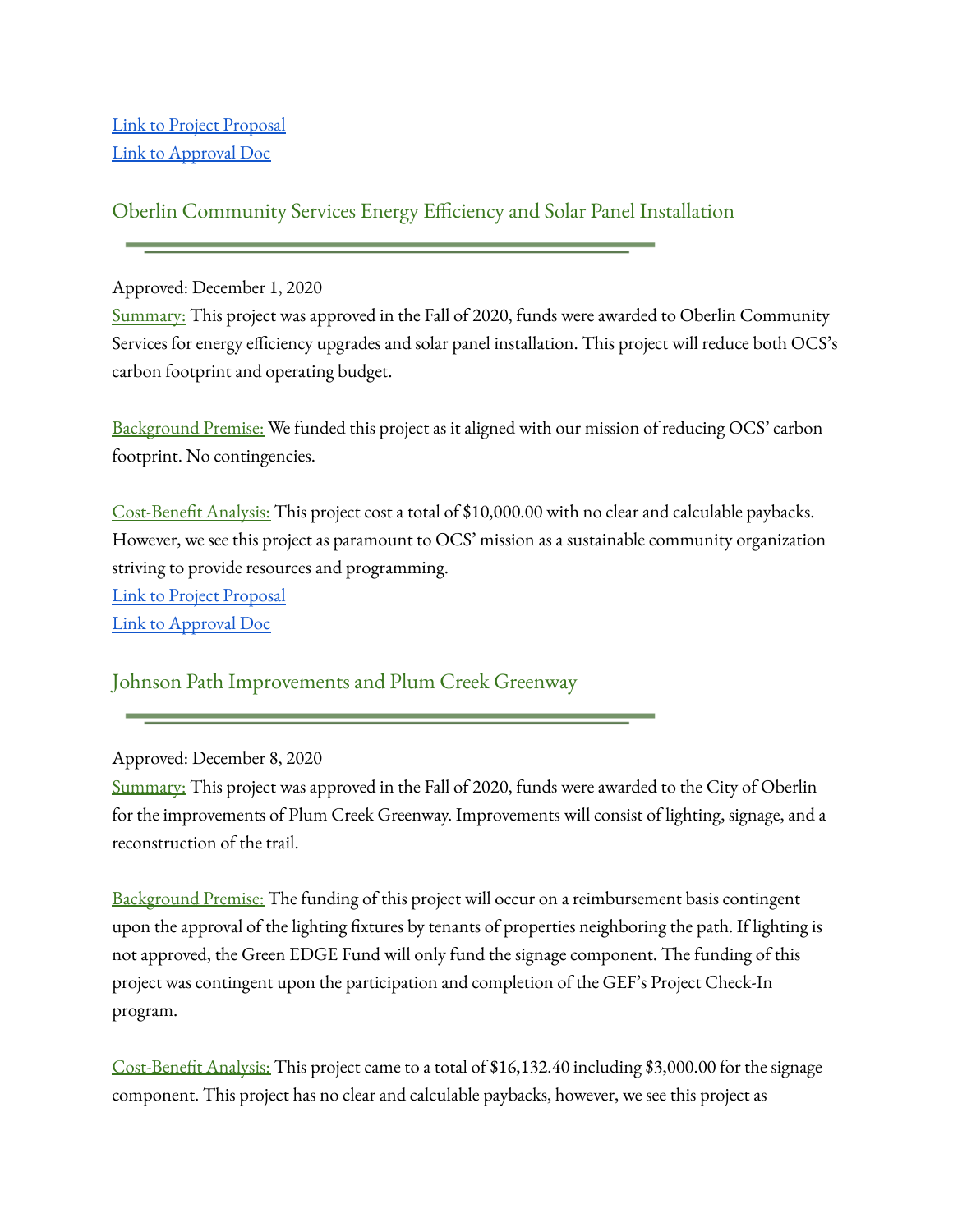increasing sustainability within the Oberlin community through the improvements of the path as it increases accessibility and educates the community about the importance of ecological resilience. Link to Project [Proposal](https://drive.google.com/file/d/0B31fVYnjp_9ocDdUcERSeDdYQWc1Wk96NTRPNU5XX085Q3Br/view?usp=sharing&resourcekey=0-CVV_-bB9NQE4GThskaoV6g) Link to [Approval](https://drive.google.com/file/d/1YvCWGmMg0_9RSdSMkJzoAWmzmEumiSwN/view?usp=sharing) Doc

### <span id="page-10-0"></span>Spring 2021 Projects

#### <span id="page-10-1"></span>POWER Rental Properties Incentives Pilot

#### Approved: April 15, 2021

Summary: This project was approved in the Spring of 2021, funds were awarded to POWER for their outreach to local landlords regarding possible incentives for energy efficiency upgrades in rental properties. POWER plans to facilitate fifty energy audits on rental properties during the two-year funding period, with the goal of decreasing the demand for carbon-based heating fuels and minimizing the financial burden on residents paying for utilities during extreme temperatures.

Background Premise: The funding of this project was contingent upon the participation and completion of the GEF's Project Check-In program. We support this project as it addresses social equity among renters and reduces their impact on the natural environment.

Cost-Benefit Analysis: This project cost a total of \$7,000.00 with no clear and calculable payback, however, we value POWER and their efforts to serve the community, low-income households, and Oberlin's overall work towards sustainability.

Link to Project [Proposal](https://drive.google.com/file/d/1wcTAqTJarYIKSeza4rBEYVz6KPLCIJNu/view?usp=sharing) Link to [Approval](https://docs.google.com/document/d/1YeTFKy8yr15BkS4YThhqbQ7lOckisLNjYDVmaOMKfkw/edit?usp=sharing) Doc

#### <span id="page-10-2"></span>OECC School Greenhouse Installation

#### Approved: April 1, 2021

Summary: This project was approved in the Spring of 2021, funds were awarded to the Oberlin Early Childhood Community School for the renovation of an existing greenhouse facility operated by OECC. The greenhouse renovations will enable OECC to implement a hands-on curriculum on food systems and access.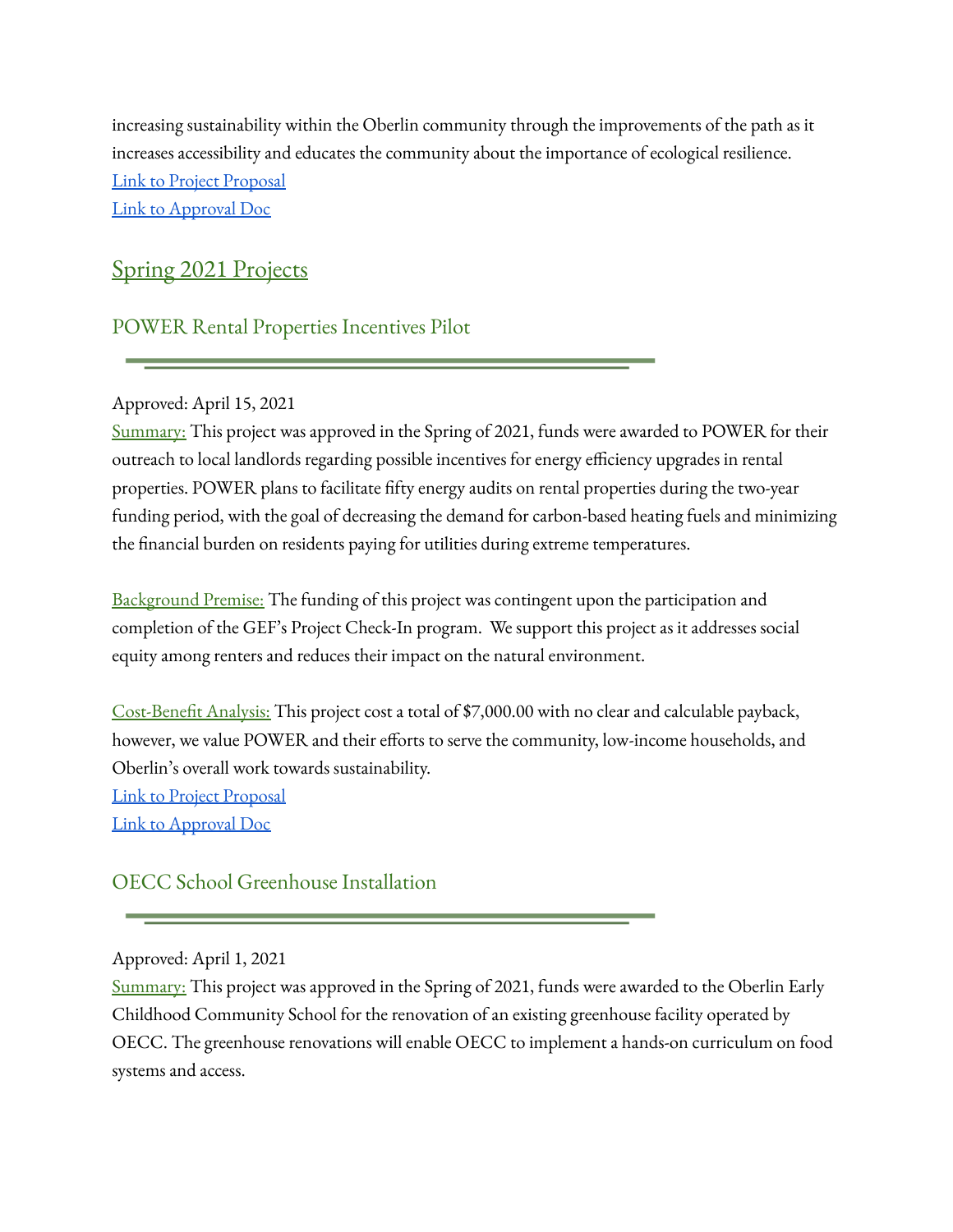Background Premise: The funding of this project was contingent upon the participation and completion of the GEF's Project Check-In program.

Cost-Benefit Analysis: This project cost a total of \$5,679.00 with no clear and calculable payback, however, we value OECC and their work to engage students in understanding food systems through a hands-on approach.

Link to Project [Proposal](https://drive.google.com/file/d/19LL3krbFNWEw3DGs71VvXyxrRM_BvGVc/view?usp=sharing) Link to [Approval](https://docs.google.com/document/d/1a_iD6vRw2c-lhln_Iza_9Y1Afwi11S06/edit?usp=sharing&ouid=117618183423125577864&rtpof=true&sd=true) Doc

#### <span id="page-11-0"></span>Vel Scott Healthy YOU

#### Approved: April 26, 2021

Summary: This project was approved in the Spring of 2021, funds were awarded to Vel Scott of Vel's Purple Oasis for the expansion of accessible cooking classes offered by Vel Scott in conjunction with the Vel Scott Healthy You Institute. Funding will aid in the purchase of equipment to offer virtual classes for those unable to attend in-person due to COVID-19.

Background Premise: The funding of this project was contingent upon the participation and completion of the GEF's Project Check-In program.

Cost-Benefit Analysis: This project cost a total of \$10,000.00 with no clear and calculable payback, however, we see this project as addressing food insecurity and accessibility, and we value the work that the Vel Scott Healthy You Institute does for the community. Link to Project [Proposal](https://docs.google.com/document/d/1eRq5MgWn2nd9ZU1BvMZdz2lui4sjqFszpW947xNLG0M/edit?usp=sharing) Link to [Approval](https://docs.google.com/document/d/1X-QWVT8tfli5HaNBj_2VpsavXhaesN5f/edit?usp=sharing&ouid=117618183423125577864&rtpof=true&sd=true) Doc

<span id="page-11-1"></span>Environmental Dashboard Digital Signage for Installed Throughout the City of Oberlin

Summary: This project was approved in the Spring of 2021, funds were awarded to Environmental Dashboard for the upgrading of failing player computers for the Environmental Dashboard Project.

Approved: April 26, 2021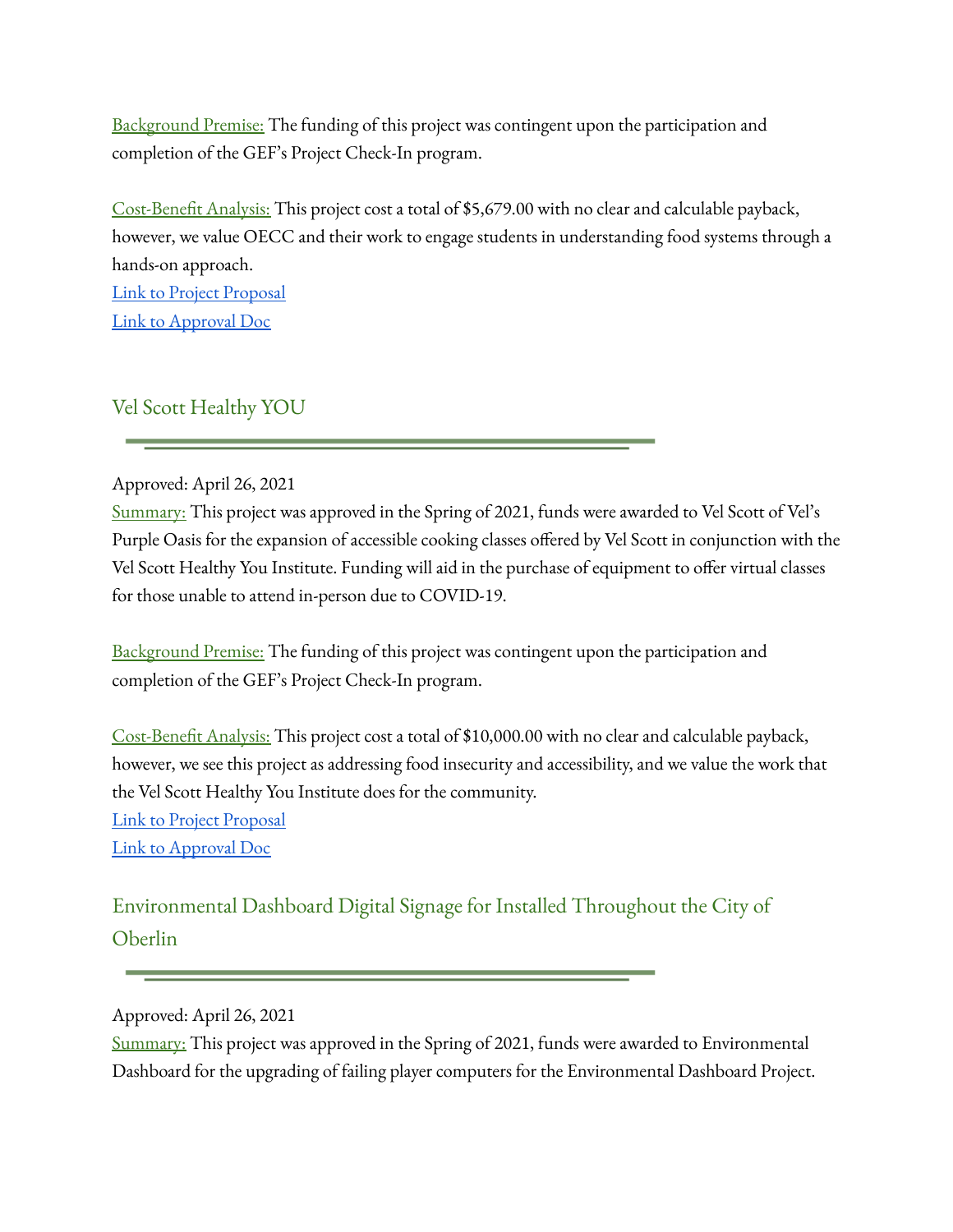Background Premise: The funding of this project was contingent on funds not to exceed \$14,000.00 and upon the participation and completion of the GEF's Project Check-In program.

Cost-Benefit Analysis: This project cost a total of \$13,947.48 and not to exceed \$14,000.00 with no clear and calculable payback. We see this project as supporting the continuation of the Environmental Dashboard Project.

Link to Project [Proposal](https://drive.google.com/file/d/1QwKbVjTD2u7RY8TgKmD2WMXre_rg1q2x/view?usp=sharing) Link to [Approval](https://docs.google.com/document/d/1jgsiN04kJTQTvenyzYjNmgZ9rVbS7y-1/edit?usp=sharing&ouid=117618183423125577864&rtpof=true&sd=true) Doc

<span id="page-12-0"></span>Solar for Pre-K-5

Approved: May 13, 2021

Summary: This project is supported by the board, funds were promised as a commitment to the Oberlin Public Schools for the installation of solar arrays on the new PreK-5 school.

Background Premise: The funding of this project is contingent upon the project beginning within the next two years.

Cost-Benefit Analysis: This project cost a total of \$10,000.00 with no clear and calculable paybacks. This project aligns with our mission statement and we value our continued relationship with the Oberlin Public Schools. Link to [Proposal](https://drive.google.com/file/d/1i2actuc8yCJgK0zi5L8IJi6ZFBLfiidv/view?usp=sharing) Link to Letter of [Support](https://docs.google.com/document/d/1bN75EaP6ivKHoBvUuaPYa5iZ8wh6HrICJCdkRXcyDwM/edit?usp=sharing)

#### <span id="page-12-1"></span>Grafton Garden

Approved: April 12, 2021

Summary: This project was approved in the Spring of 2021, funds were awarded to Professor Jay Fiskio for the purchase of materials to expand the Grafton Garden at the Grafton Correctional Institute in Grafton Ohio, and to transport Oberlin students to Grafton for a weekly class meeting.

Background Premise: The funding of this project was contingent upon the participation and completion of the GEF's Project Check-In program.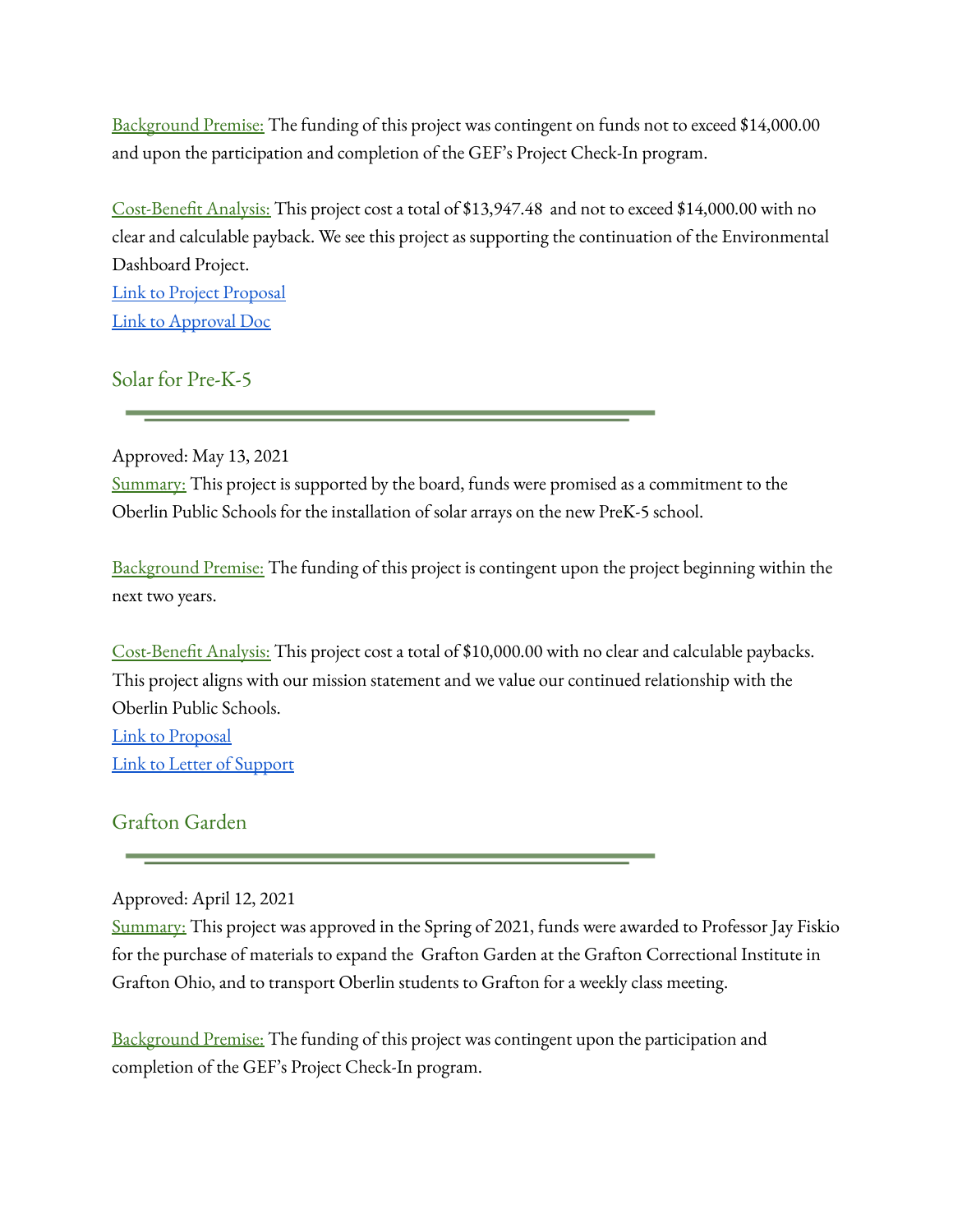Cost-Benefit Analysis: The project cost a total of \$3,000.00 with no clear and calculable paybacks. We see this project as a way for Oberlin students to learn about sustainable agriculture, support incarcerated citizens in their environmental and restorative justice efforts, and work to combat food insecurity by producing food for Oberlin Community Services. Link to [Proposal](https://docs.google.com/document/d/1TXofANEcTl1v8AbXv-LC-uyzUg8wPLS0/edit?usp=sharing&ouid=117618183423125577864&rtpof=true&sd=true)

Link to [Approval](https://docs.google.com/document/d/1fTp_jxm1h2k9cCmxHWMi9HJqSVb6JcNUP-RIbRQJF8A/edit?usp=sharing) Doc

<span id="page-13-0"></span>Oberlin Community Mural Project

Approved: May 14, 2021

Summary: This project was approved in the Spring of 2021, funds were awarded to the Oberlin Mural Project: We Are Oberlin for the purchase of materials for the creation of the mural.

Background Premise: The funding of this project was contingent upon the participation and completion of the GEF's Project Check-In Program.

Cost-Benefit Analysis: This project cost a total of \$2,500.00 with no clear and calculable paybacks. We see this project as supporting local community artists and fostering a sense of community resiliency and pride.

Link to Project [Proposal](https://drive.google.com/file/d/1PEwweptwiwjq9xkWDt-5TStCO6sEUXRJ/view?usp=sharing) Link to [Approval](https://docs.google.com/document/d/1x23GmRG3GjQ90eFdZOdrevqVw7wqzrvn5RD0PmPFvHo/edit?usp=sharing) Doc

<span id="page-13-1"></span>Outdoor Lighting at Kendal: The First "Dark Sky" Installation

Approved: May 13, 2021

Summary: This project was approved in the Spring of 2021, funds were awarded to Kendal at Oberlin for the purchase and installation of outdoor lighting stations as part of their "Dark Sky" pilot project.

Background Premise: The funding for this project was contingent upon the participation and completion of the GEF's Project Check-In Program.

Cost-Benefit Analysis: This project cost a total of \$7,500.00 with no clear and calculable paybacks, however, we see this project as serving the Kendal community and their efforts to reduce energy consumption.

Link to [Proposal](https://drive.google.com/file/d/1LJRzuxTreEeG86Yk1T4V9eNBpk00z5q5/view?usp=sharing)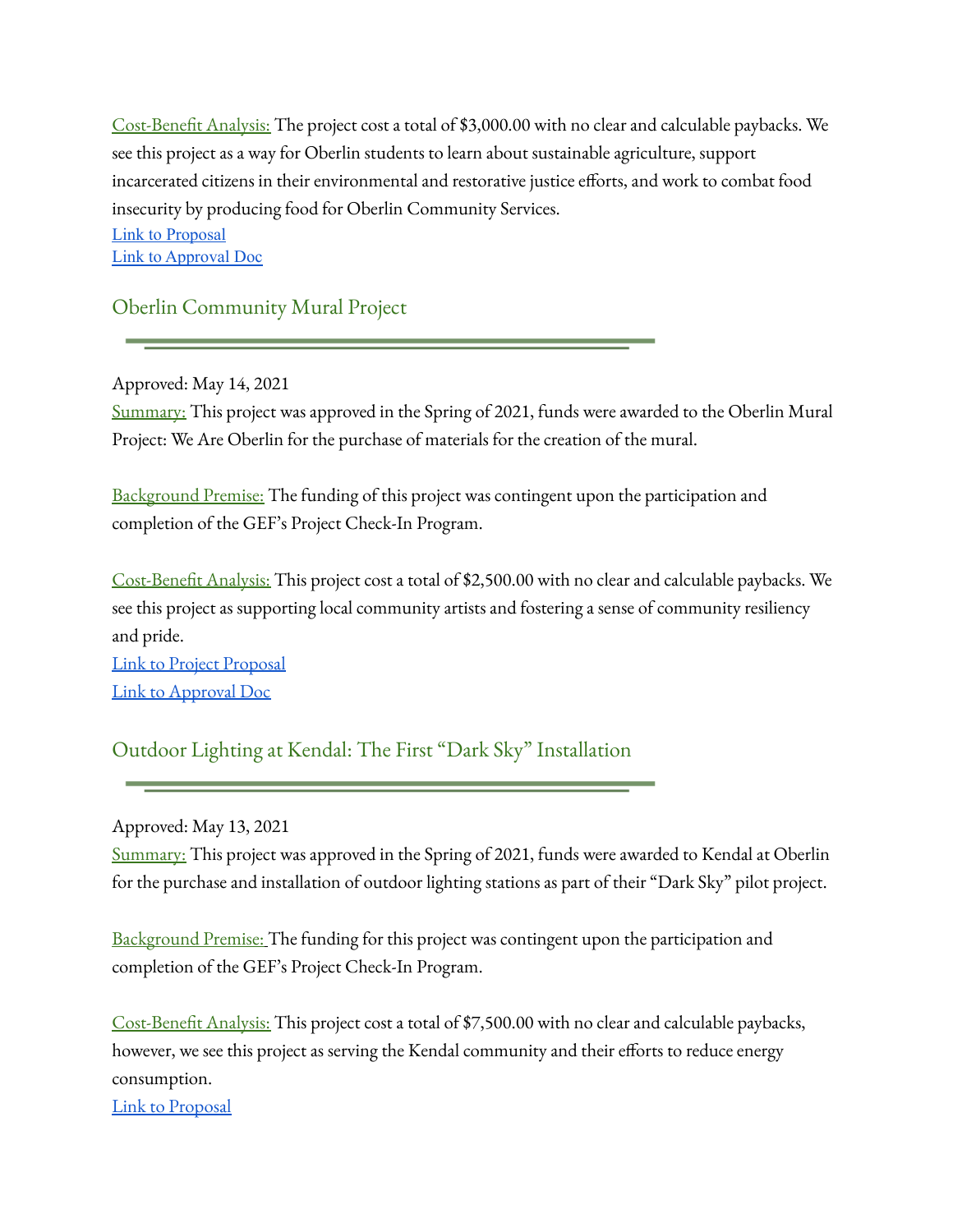### <span id="page-14-0"></span>Summer 2021 Projects

<span id="page-14-1"></span>Local Food Systems Infrastructure Development - Warehouse Efficiency

Approved: July 26, 2021

Summary: This project was approved in the Summer of 2021, funds were awarded to the Oberlin Food Hub for the purchase of materials to aid in their programs.

Background Premise: The funding for this project was contingent upon the participation and completion of the GEF's Project Check-In Program.

Cost-Benefit Analysis: This project cost a total of \$12,652.00 with no clear and calculable paybacks, however, we see this project as directly working to combat food insecurity within the Oberlin community. Link to [Proposal](https://drive.google.com/file/d/1Yzmt2O1sPmAljDKDpso9J-mSfrSsx_OX/view?usp=sharing) Link to [Approval](https://docs.google.com/document/d/1CuLkWLHK4AsbQuvZ3sboo1Uawua-8hjgLyF2FCgM_DY/edit?usp=sharing) Doc

<span id="page-14-2"></span>Phase II: Sugarbush Ecosystem Landlab

Approved: July 23, 2021

Summary: This project was approved in the Summer of 2021, funds were awarded to Shagbark Haven to complete the second phase of their Sugarbush Ecosystem Land which includes the Maple Syrup Ecological Learning Center.

Background Premise: The funding for this project was contingent upon the participation and completion of the GEF's Project Check-In Program.

Cost-Benefit Analysis: This project cost a total of \$15,835.00 with no clear and calculable payback, this project protects its surrounding wetland ecosystem and makes Shagbark Haven's educational programs more accessible.

Link to [Proposal](https://drive.google.com/file/d/1H4V6rByFc0Za3mlDGofnFYtqRGuXxkvj/view?usp=sharing) Link to [Approval](https://docs.google.com/document/d/1TKo0Zjvz5eLqfNPg6b_iXP89rp0B5PcPrEJFsTCmZCA/edit?usp=sharing) Doc